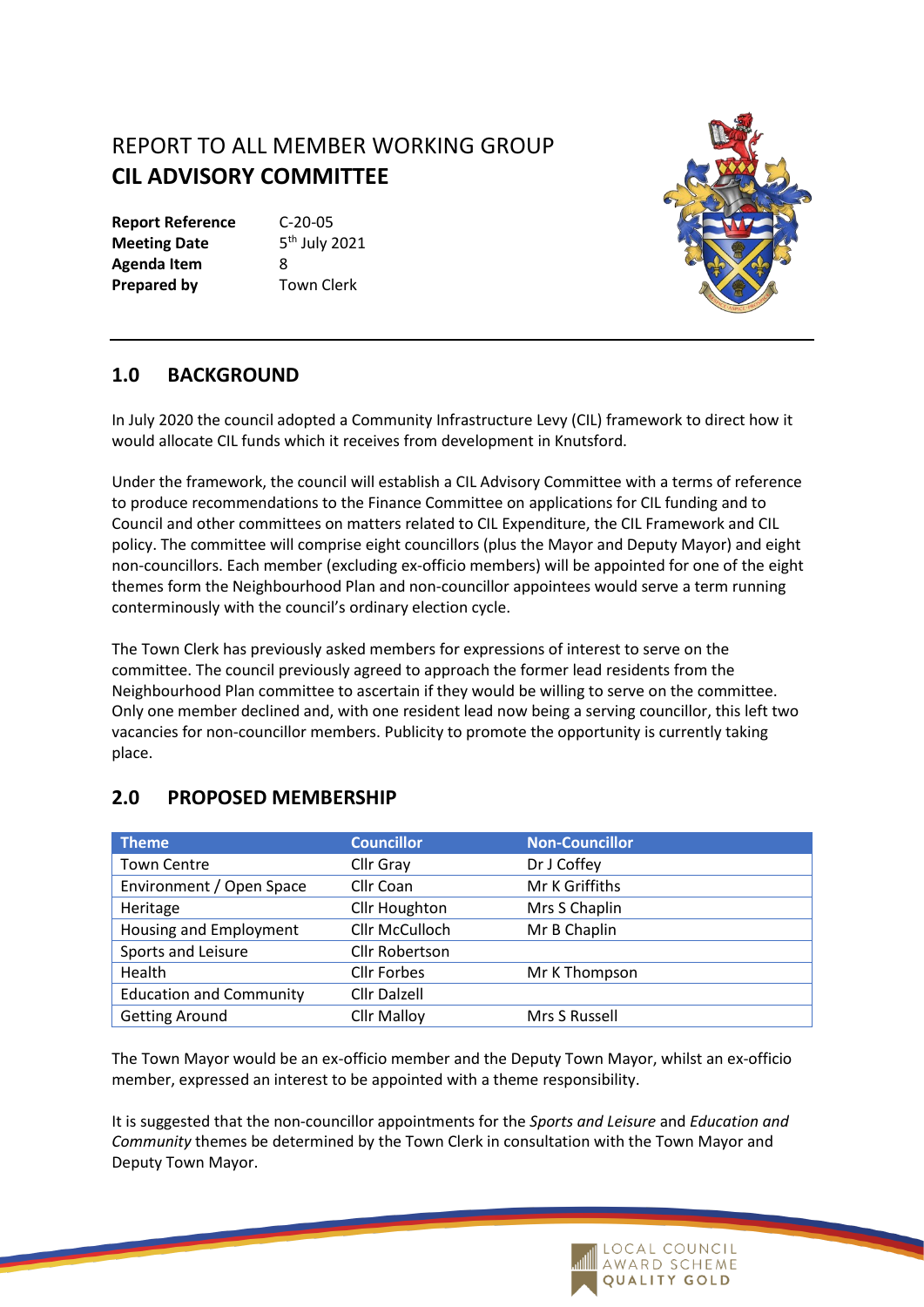The advisory committee would determine its own Chairman and Deputy Chairman, which may be non-councillor members.

## **3.0 DIRECTION REQUIRED**

Members should indicate their approval of the membership as set out in section two and the process for appointing to the two vacant non-councillor spaces.